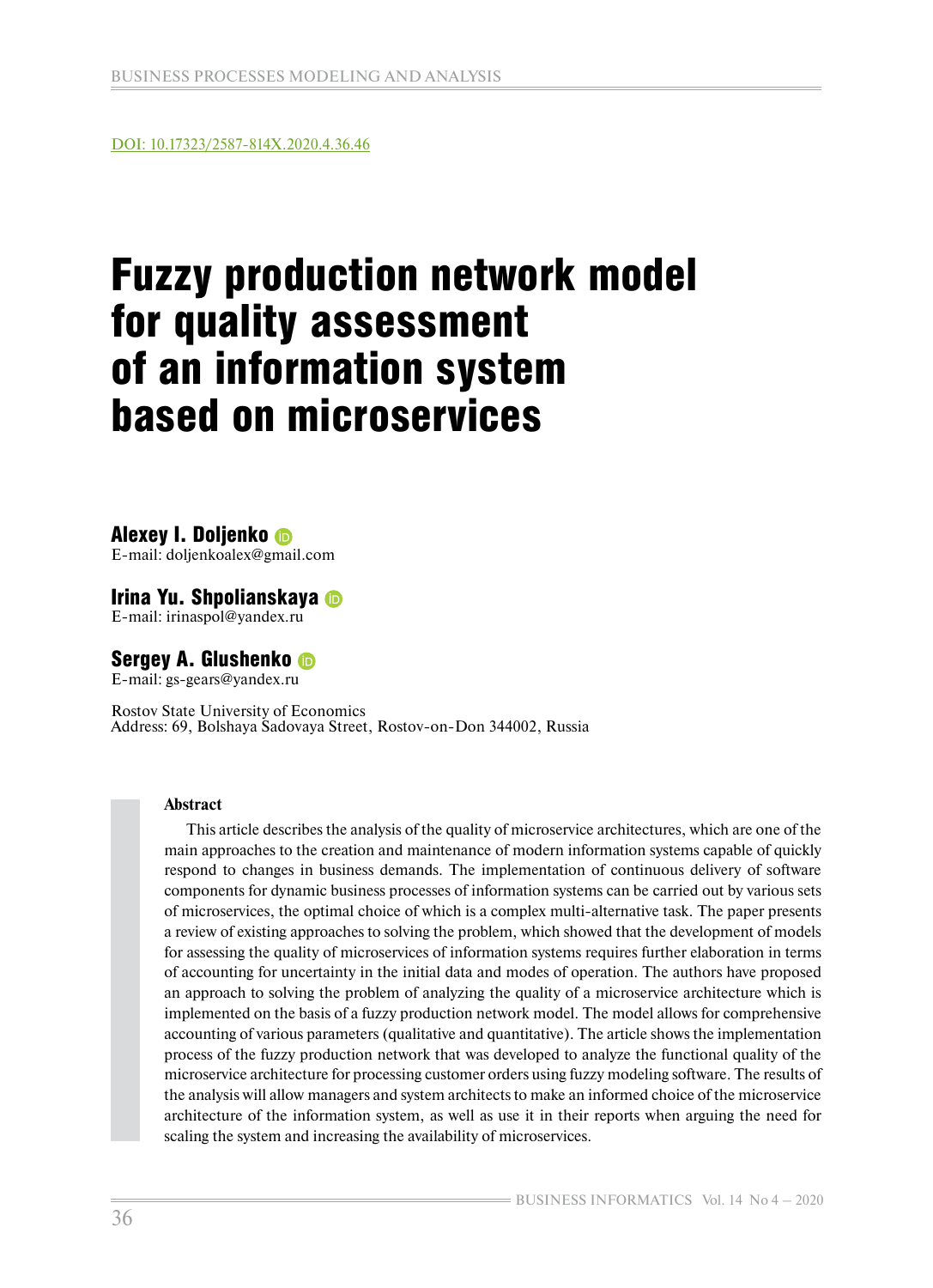**Key words:** microservice architecture; service-oriented architecture; quality of service; business process; information system; fuzzy model.

**Citation:** Doljenko A.I., Shpolianskaya I.Yu., Glushenko S.A. (2020) Fuzzy production network model for quality assessment of an information system based on microservices. *Business Informatics*, vol. 14, no 4, pp. 36–46. DOI: 10.17323/2587-814X.2020.4.36.46

#### **Introduction**

icroservice architecture is an evolution of the service-oriented architecture (SOA) of information systems (IS). Microservice architecture assumes weak cohesion and strong cohesion of software components, as well as the possibility of their implementation on various technological platforms [1]. At the same time, the issues of choosing a microservice architecture have common principles with the choice of web services for a service-oriented architecture. That demonstrates the similarity of methodological approaches to the procedures for selecting SOA and microservice architectures of information systems.

The technology platforms for implementing microservices can be different, and different vendors can supply microservices. That determines the importance of the problem of quality assessment of a set of microservices for IS developers to implement the information system's business tasks more effectively. A business task is an ordered set of activities that, following some rules, transform resources to achieve the planned result [2]. As an example, we can mention such business tasks of the information system as interaction with customers, order processing, order execution.

API Gateway and Message Bus approaches are used in microservice architecture development in order to organize the interaction of microservices.

The API Gateway sits between clients and microservices (*Figure 1*). The API Gateway is a single point of interaction with microservices for clients, ensuring that client requests are redirected to a specific service – a business task. API Gateway can also act as a load balancer.

Microservices subscribe to specific events that trigger the execution of a given business task when the Message Bus is used (*Figure 2*).

Within the microservices architecture, microservices do not exchange messages, i.e., they do not interact directly. That eliminates the impact of the service quality of one microservice on another. It should be noted that even



*Fig. 1*. Microservices architecture with API Gateway



*Fig. 2.* Microservices architecture with Message Bus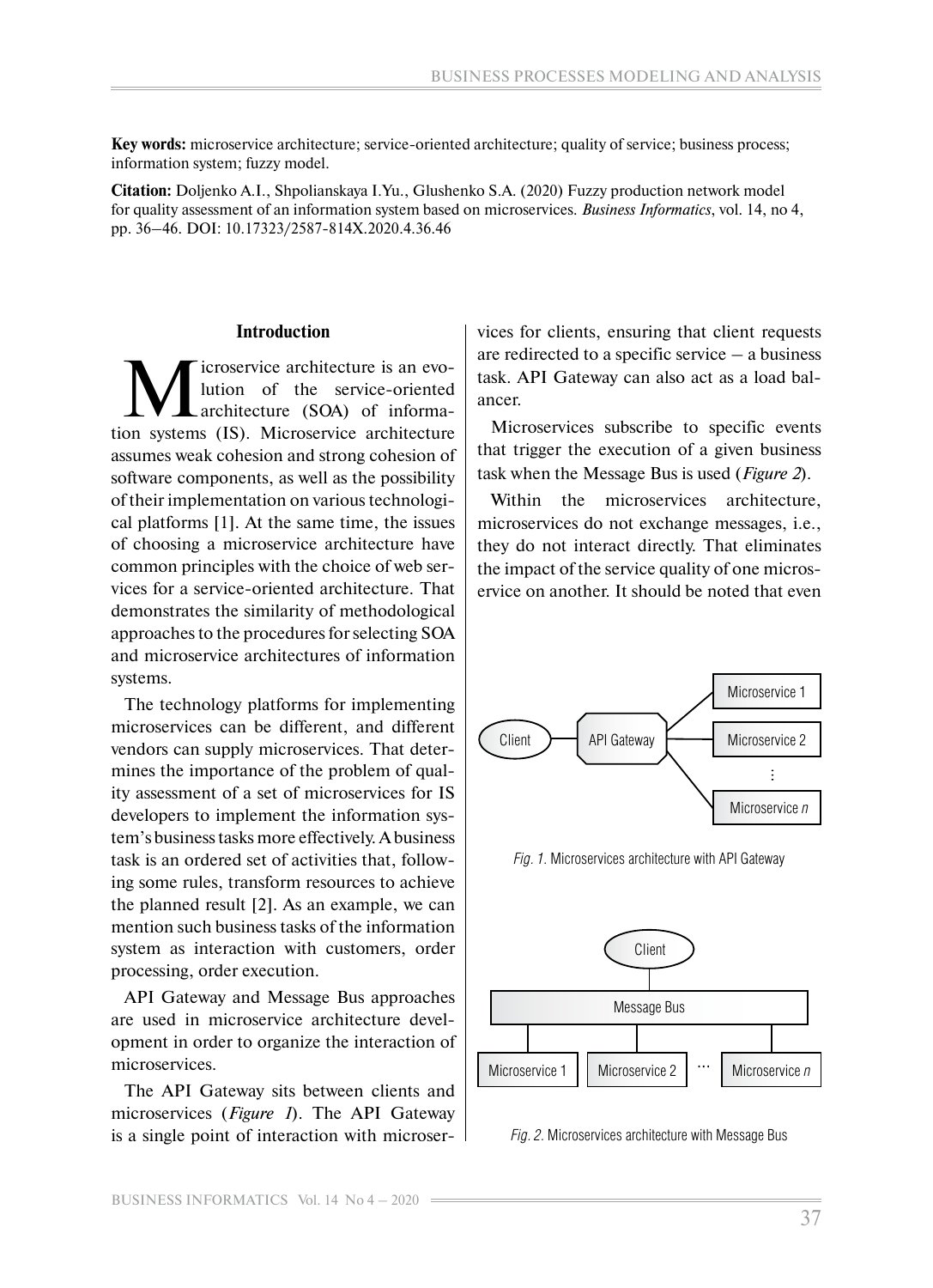if one or more microservices may fail, the other microservices will continue to function. That is guaranteed through the weak cohesion of microservices in the microservice architecture. At the same time, the operation quality of the IS may decrease, but the failure of the entire system does not occur.

The choice of the optimal set of microservices that implements the business tasks of the information system with a given level of service quality is an important task for increasing the efficiency of IS [3]. Decision-making processes during the execution of this task proceed under conditions of significant uncertainty, which arises due to a lack of data, the complexity of building functional dependencies that determine the quality of the implementation of business functions, as well as sets of microservices implemented on various technological platforms. In addition, the quality of performance of business functions by microservices depends on functional (qualitative) and non-functional (quantitative) parameters, which increases the complexity of decision making.

# **1. Review of the literature**

Further, we consider the existing approaches to solving the problem of selecting the optimal set of microservices and building a model of the microservices architecture of the information system.

In paper [4], the author analyzes the process of modeling microservices in the corporate IS, types of micro-service architectures, ways of interaction between microservices, as well as ways to ensure high application performance. The proposed methodology allows you to create scalable and fault-tolerant applications. However, it does not consider the quality of implementation of business functions with microservices, and that reduces the value of the proposed approach.

The work in [5] considers the problem of selecting IT services for implementation in the organization. The author notes that decision-making when choosing an enterprise's IT services is carried out in conditions of uncertainty and ambiguity. The proposed structural synthesis model is used to develop a serviceoriented enterprise architecture. The model uses an oriented hypergraph that takes into account the constraints of alternative design solutions. The choice of the best option for a set of information services is made according to the specified additive criteria. In general, the proposed approach to solving the problem of selecting IT services for an enterprise can be used in the design of microservices and service-oriented architectures of corporate IS. However, the structural synthesis model does not take into account the uncertainty in the initial data, the quality of IT services that implement business processes, as well as the risks of using microservices on various technological platforms within the information systems.

In [6], the authors proposed using the SOA concept in the Enterprise Architecture framework. They presented an axiomatic method for domain modeling. Domain knowledge is represented as a set of structural elements. The modes match the set of business functions to a set of information services with some restrictions (standards and standardized decisions). Formalization of the rules for constructing the utility function of the IT services elements and decision rules can be used for the integral assessment of design decisions. The authors describe conditions for the formation of a knowledge base based on the structural, mathematical and conceptual foundations of decision-making systems for a given domain when choosing competitive service-oriented architectures of the organization. At the same time, the authors do not analyze the risks of implementing web services, in particular, cloud services, as well as limitations associ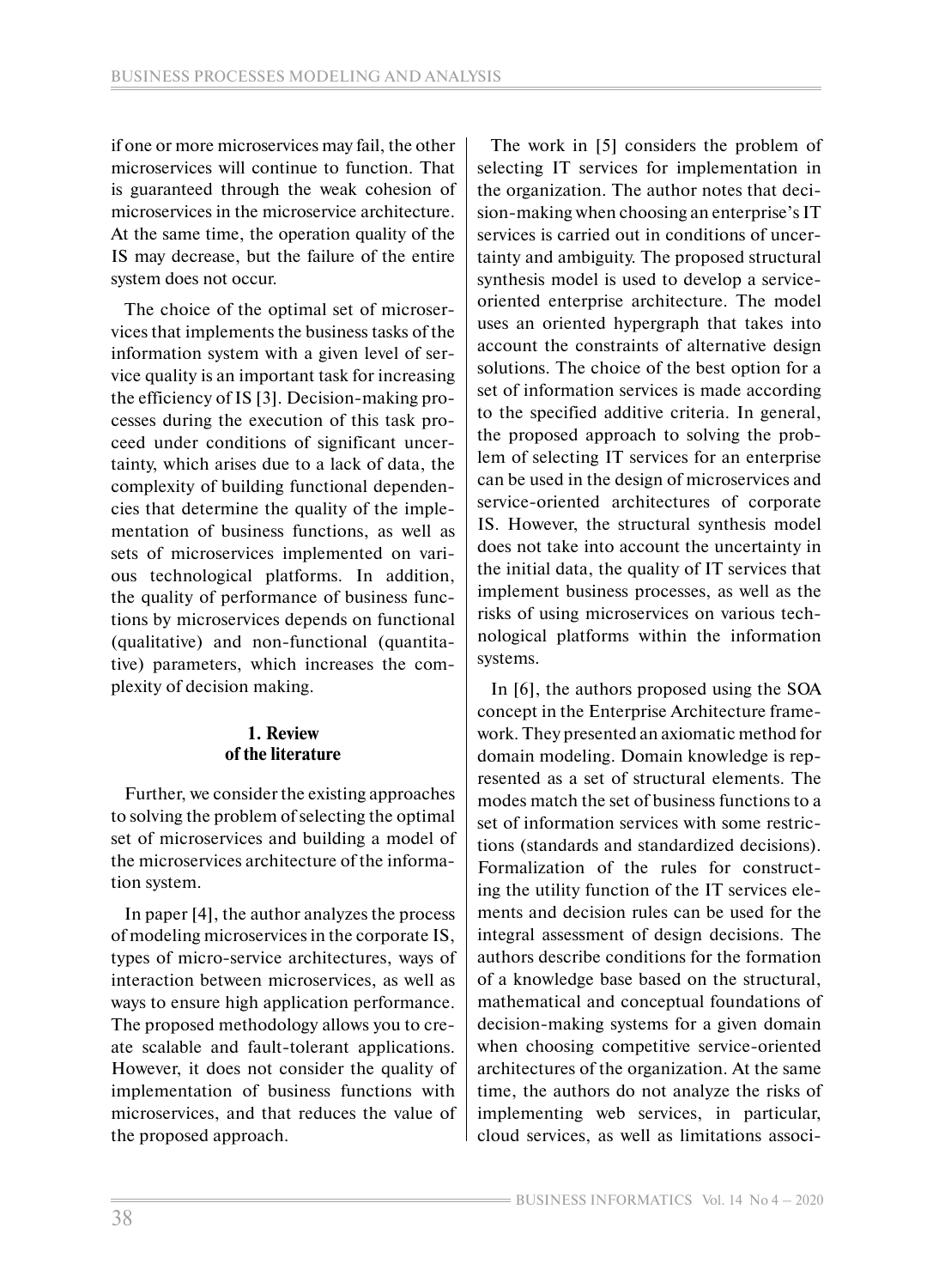ated with uncertainty in assessing the quality of implementation of some business processes of an organization by web services.

The work in [7] considers the problem of assessing the technological level of IT services. The author notes that the task belongs to the class of semi-structured problems. She proposes to use fuzzy sets to assess the technological level of the formed variant of the strategic IT profile – a set of IT services. When forming linguistic variables for unified indicators, the trapezoidal type membership functions on the segment [0,1] are used. The value of aggregated unified indicators is obtained with the double convolution method, and the indicators are ranked based on the Fishburne rule. To assess the parameters of the technological level of the design solution formed in this way, the author proposes to use the ratio of the ranked indicators of the dynamic and static parts of the formed variant of the strategic IT profile. Analysis of the approach proposed in [8] shows that the author has attempted to take into account the uncertainty in setting unified indicators of the quality of IT services in the model for assessing the technological level of IT services. However, the correctness of the fuzzy model is not discussed in the work. Besides, when preparing the initial data for a fuzzy model, it is quite difficult for experts to determine the estimates to form the trapezoidal membership function parameters. The above doubts about the legality of using the fuzzy model can be eliminated by adjusting the parameters of the membership functions of a fuzzy model, but the paper does not address these issues [8].

In [9], the issue of choosing the correct criterion for comparing web services for systems in service-oriented architecture is considered. The author considers the sensitivity of performance to be such a criterion when the load on the web service changes. At the same time, the use of reliability and performance of web services limits the application of this approach to solving the problem of choosing a set of corporate IS web services.

In [10], the use of fuzzy models when choosing a corporate service-oriented architecture is discussed. The model uses functional and non-functional criteria. Non-functional criteria take into account one-time, recurring and indirect costs. Functional requirements are determined by expert judgment. The economic aspect of the web services selection problem predominates in the model and does not consider other significant issues of the problem solving.

The work [11] considers the problem of synthesizing a configuration option for a serviceoriented IS architecture. Structural models were proposed for the synthesis of the information system architecture. The author gives a conceptual scheme for synthesizing a variant of a service-oriented architecture configuration, although it is difficult to understand the mathematical model for solving the problem.

The tasks of choosing web service, as well as the formation of effective criteria and selection methods, are considered in [12]. A typical procedure for selecting appropriate web services from a set of alternatives for subsequent integration into an information system is based on requirements that describe the quality of service [13]. When modeling IS with a service-oriented architecture, the selection of appropriate web services from a set of available services with a given quality of service for non-functional requirements, such as performance, reliability, security, response time, etc., is performed [14–16].

Many of the non-functional properties of web services, such as response time, are stochastic in nature. A dynamic service deployment environment, due to different network conditions, delays, and server overload, can lead to deviations in the values of non-functional indicators of service quality [17]. Some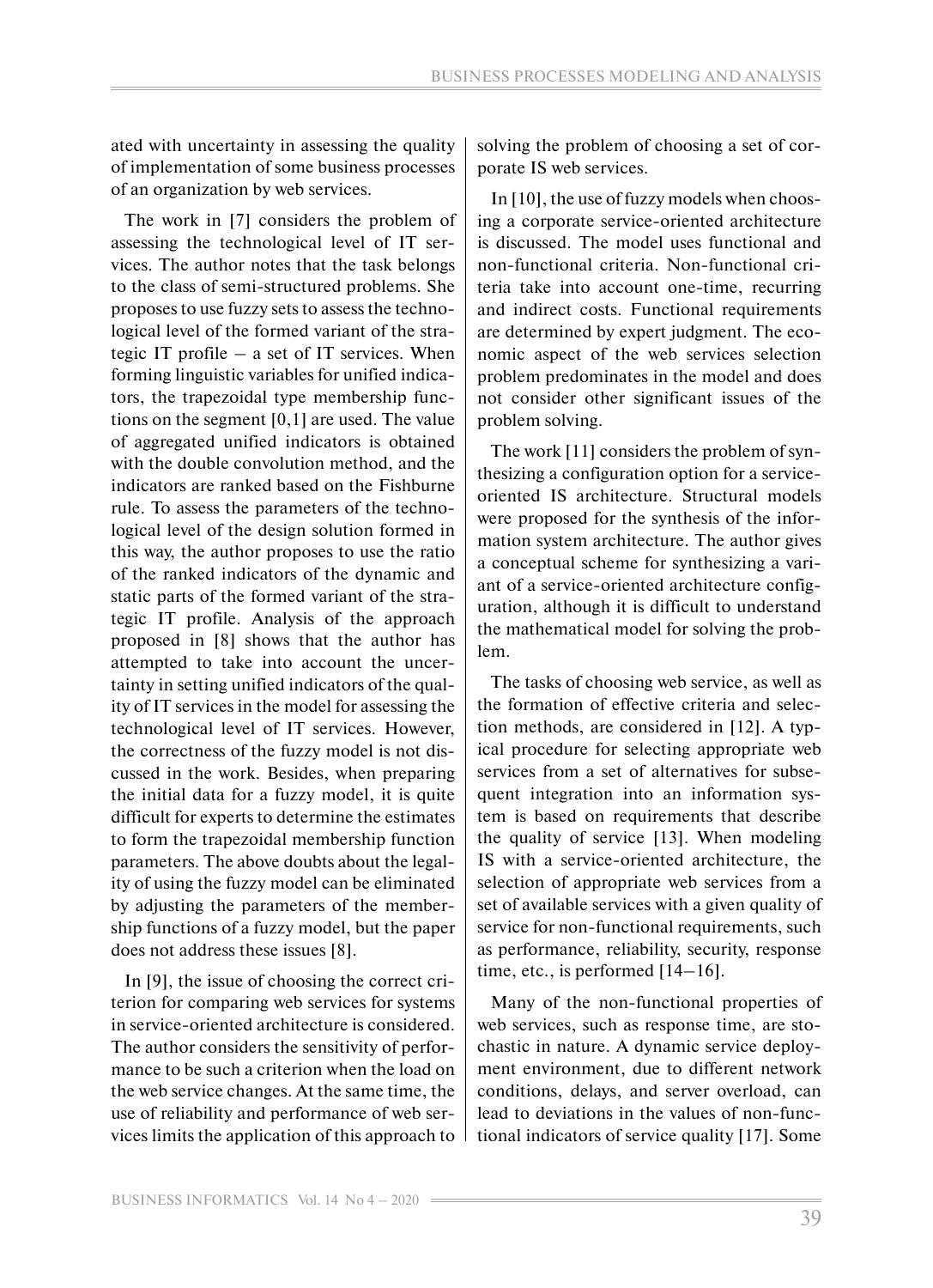web services in a particular set for an information system may require significantly longer execution times, which in turn will increase the total cost of ownership.

Several methods have been developed based on the quality of service characteristics to select appropriate web services from a set of candidates with similar functions. Most of these methods focus on analyzing the non-functional characteristics of web services as the main factors influencing their choice. In [18], the authors proposed a systematic approach to assessing the quality of composite services with complex structures, taking into account the probabilities and conditions of each execution. In [19], evolutionary algorithms for solving the problem of web services selection were discussed.

The above review of literature shows that the existing approaches to solving the problem of choosing the optimal set of microservices for IS do not fully take into account the factors that determine such a choice, which leads to decreased efficiency of information systems in operation. Thus, the issues of developing models for assessing the quality of IS microservices require further development in terms of accounting for uncertainty in the initial data and modes of operation.

# **2. Fuzzy methods and models**

The model for analyzing the quality of the microservices architecture should take into account the qualitative and quantitative parameters of the information system performance, as well as uncertainty in the evaluation of the initial data. These requirements can be successfully implemented with fuzzy models, which make it possible to perform an integrated assessment of various parameters (qualitative and quantitative). In addition, the use of fuzzy models makes it possible to build models of subject areas characterized by significant uncertainty, which is relevant to solving the problem.

When constructing a model for analyzing the operational quality of a microservice architecture, it is proposed to use fuzzy production networks [15]. A fuzzy production model is based on fuzzy production:

$$
IFx \text{ is } A, \text{THEN } y \text{ is } B,
$$

where  $x -$  an input variable,  $x \in X$ ;

 $X$  – the domain of definition of the antecedent of the fuzzy rule;

*А* – a fuzzy set defined on *X*;

 $\mu_A(x) \in [0,1]$  – the membership function of a fuzzy set *А*;

*y* – an output variable,  $y \in Y$ ;

*Y* – the domain of definition of the consequent of the fuzzy rule;

*В* – a fuzzy set defined on *Y*;

 $\mu_{R}(y) \in [0,1]$  – the membership function of a fuzzy set *B*.

Let us assume that the membership function of a fuzzy set  $A - \mu_A(x)$  is known, and the fuzzy binary relation  $R \subset X \times Y$ , which reflects the implication  $A \rightarrow B$ , has a membership function  $\mu_{R}(x, y)$ . Then, for a fuzzy set B, the membership function is determined by the composition rule:

$$
\mu_B(y) = \sup_{x \in X} \{ T(\mu_A(x), \mu_R(x, y)) \},
$$

where  $\sup$  – the operation of determining the upper bound of the set of elements;

*T* – the *T*-norm operation.

In a fuzzy production model (FPM), input variables are fuzzified to obtain the values of linguistic variables. At the output, we will have a linguistic variable that characterizes the quality of service of a business task by a microservice. We define input and output linguistic variables on the following term sets:  $T\text{in}/\text{out} =$  {"low" (*L*), "middle" (*M*), "high" (*H*)}. The *L* term corresponds to a input low level or low quality of service of the microservice business function, the *M* term corresponds to the medium level, and the *H* term – to the high level.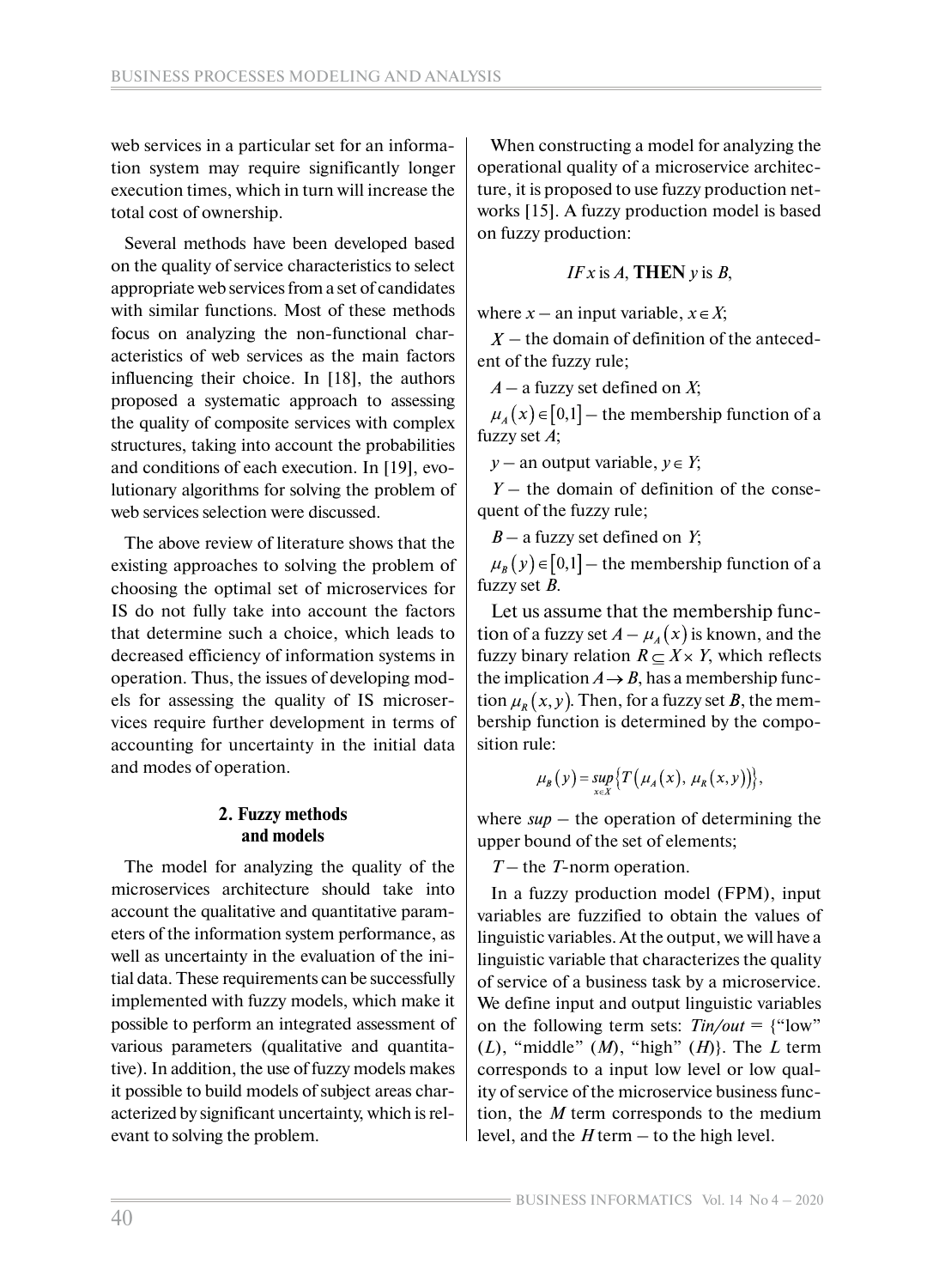Input linguistic variables are converted to outputs using a set of production rules.

#### **3. Method implementation**

Let us consider the problem of analyzing the quality of service of the IS microservice architecture for processing customer orders of the company as an example of the implementation of the proposed approach. The information system includes the following business tasks: interaction with customers, order processing, and order fulfillment. These functions can be realized by microservices implemented on various platforms. When designing a microservice architecture, it is necessary to analyze the quality of microservices performing business tasks and obtain a generalized, integral indicator of the IS service quality.

The developed structure of the fuzzy production network for analyzing the quality of the IS microservice architecture for processing customer orders is shown in *Figure 3*.

The input parameters for microservices are the intensity of service requests *Xn*1 (*n* is the number of the business task/microservice) and the amount of data *Xn*2 requested/transmitted by the microservice. The input data must be pre-normalized and reduced to the interval [0, 10]. The normalized input data is fed to fuzzification blocks, which form the values of the linguistic variables  $Lnm$  ( $m = 1, 2$ ) defined on the term sets *Tin/out*. Linguistic variables enter the input of the corresponding rule base (*BRn*), which, based on the generated fuzzy products, determines the output linguistic variables *Yk* ( $k = 1, 2, 3$ ), which characterize the quality of microservice while performing the business task. The linguistic variables *Yk* are the input to the *BR*4 rule base, which evaluates the quality of the information system microservice architecture. The output linguistic variable *Y* characterizes the quality of the IS microservice architecture as a whole. Experts set the parameters of fuzzy term sets and the rule base.

The data were obtained by summarizing the opinions of experts with the Delphi method, the essence of which is collective expert search forecasting. This method assumes the anonymous survey of experts by several rounds to identify an agreed assessment of a group of experts. According to the approach in [20], the results of the previous round should be announced for additional adjustment of the expert's assessment in the next round.



*Fig. 3*. The structure of a fuzzy production network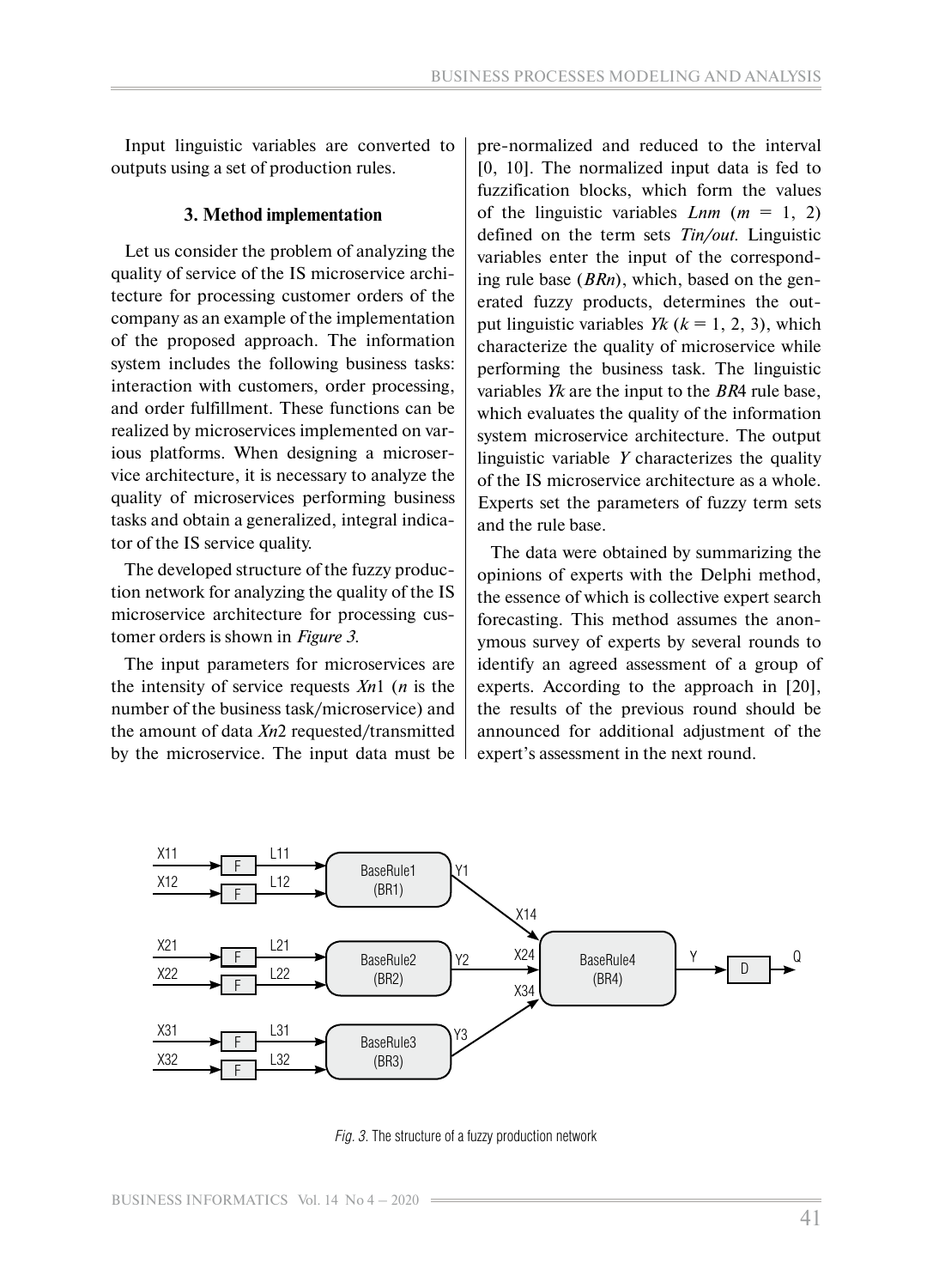When forming the rule base for the fuzzy inference system for analyzing the quality of the IS microservices architecture, a situation may arise in which a group of experts forms incompatible rules. Some mathematical methods have been used to form rule bases in conditions of the inconsistency of expert opinion [21, 22] to eliminate this problem. The essence of the methods is to add incompatible rules to the rule base based on the confidence level of the experts. The confidence level value for the rule is calculated based on the skill level and the number of experts and is determined by the formula [21]:

$$
\overline{y} = \frac{\sum_{i=1}^{n} y_i k_i}{\sum_{i=1}^{n} k_i},
$$

where  $\overline{y}$  – the average value of the confidence level;

*yi* – the estimate provided by the *i-*th expert;

 $n$  – the total number of experts in the group;

*ki* – the coefficient of competence of the *i-*th expert.

The difference between the method used and similar methods used in the formation of rule bases in the presence of conflicting expert assessments consists in taking into account each expert opinion to form a balanced decision, which eliminates the loss of information about the research object. The algorithm of the method and the results of the numerical experiment are presented in [22].

An example of a *BR*1 rule base for assessing the quality of microservice 1 for a business task of interacting with customers is presented in *table 1*.

The output linguistic variable *Y* enters the defuzzification block *D*, which forms a single crisp value of the quality indicator of the IS microservices architecture.

The implementation of the production model was done using a fuzzy modeling software tool (ST) ModelingFuzzySet [23]. It is necessary to carry out some actions that are described in detail in [24] to perform the process of fuzzy modeling.

At the first step, it is necessary to create a multilevel fuzzy production model using the model designer following *Figure 3*. The second step involves the creation of a membership function for term sets of input and output linguistic variables. *Figure 4* shows the membership functions for the term sets of the input lin-

*Table 1.*

| <b>Rule</b><br>designation | <b>Antecedent</b>                                                                                                         | <b>Consequen</b> | <b>Confidence</b><br>level |
|----------------------------|---------------------------------------------------------------------------------------------------------------------------|------------------|----------------------------|
| Rule Base 1 (BR1)          |                                                                                                                           |                  |                            |
| R <sub>1.1</sub>           | $(X11 = L \wedge X12 = L) \vee (X11 = L \wedge X12 = M) \vee (X11 = M \wedge X12 = L) \vee$<br>$(X11 = M \wedge X12 = M)$ | $Y1 = H$         |                            |
| R <sub>1.2</sub>           | $(X11 = M \wedge X12 = H) \vee (X11 = H \wedge X12 = M) \vee (X11 = L \wedge X12 = H) \vee$<br>$(X11 = H \wedge X12 = L)$ | $Y1 = M$         | 0.9                        |
| R <sub>1.3</sub>           | $X11 = H \wedge X12 = H$                                                                                                  | $Y1 = I$         |                            |

#### **Fuzzy production rules**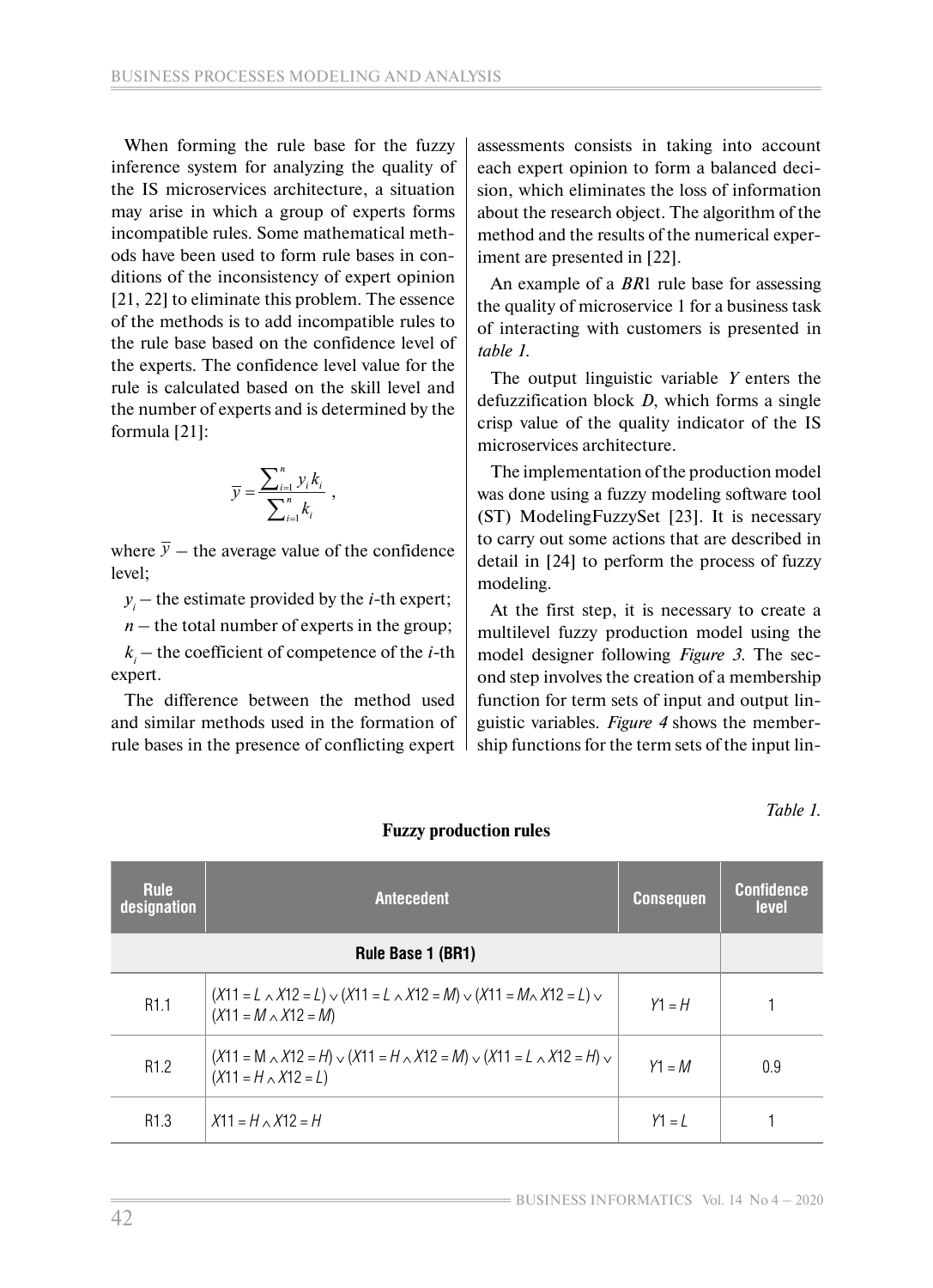

*Fig. 4.* Terms of the linguistic variable "The intensity of the customer's requests"



*Fig. 5.* The terms of the linguistic variable "Quality of microservice 1"

guistic variable (LV) *X11* "The intensity of the customer's requests".

When the third step "Setting fuzzy rules" was completed, fuzzy modeling was performed to evaluate the quality of microservice 1 with normalized input variables: the low intensity of client requests ("low"  $(L)$ ),  $(X11 = 1.5)$  and the average amount of transmitted data ("middle"  $(M)$ ,  $(X12 = 5.5)$ . As a result, the quality of microservice 1 performing the business task "Interaction with customers" is assessed with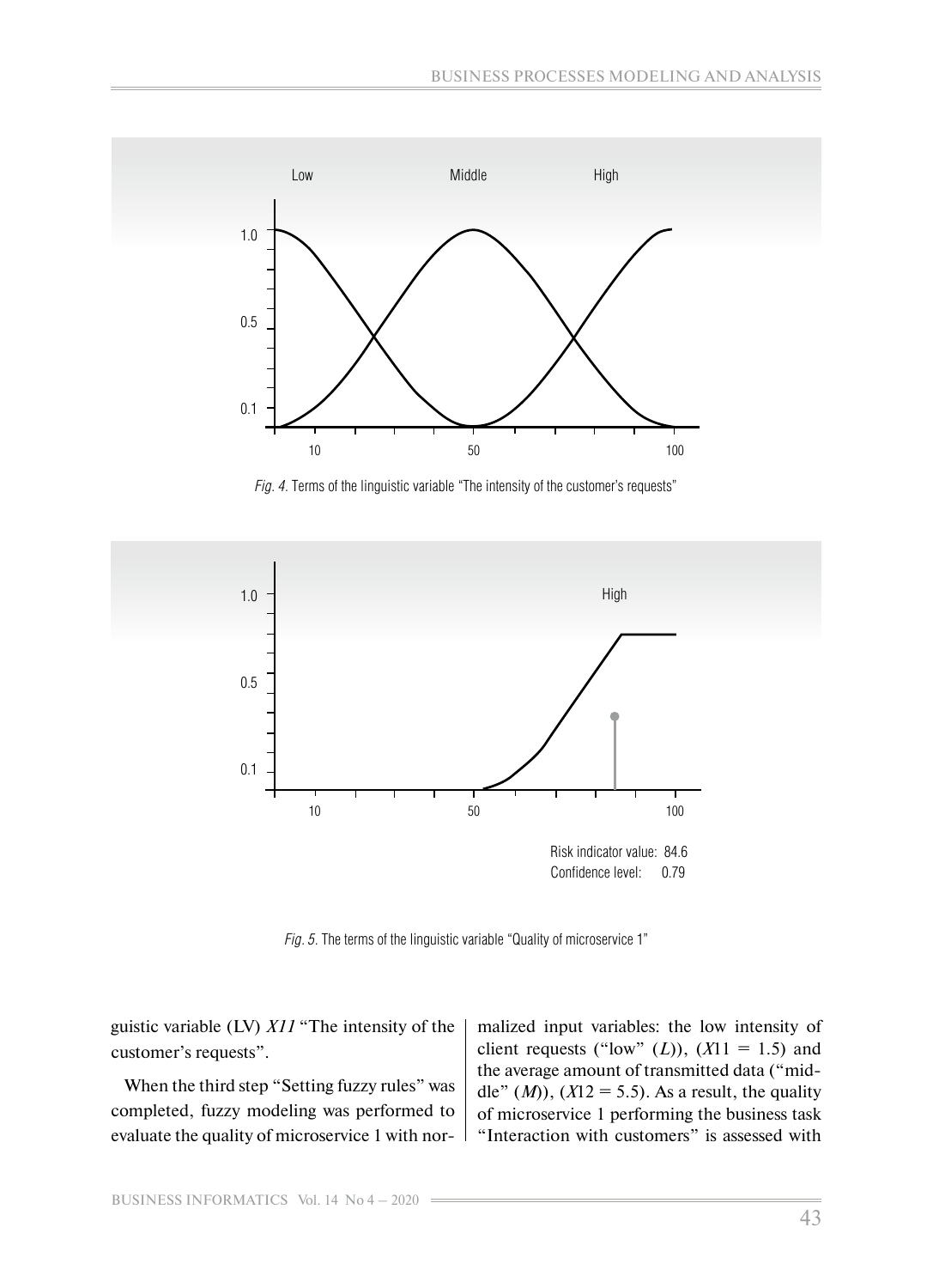

*Fig. 6.* The results of modeling of the information system microservices architecture quality

the model as high ("high" (*H*)) with a confidence of 79% (*Figure 5*).

When modeling IS microservices architecture with a high service quality by microservice 1 and microservice 2 ( $X14 = 8.2$ ,  $X24 = 9.5$ ) and an average service quality by microservice  $3 (X34 = 7.5)$ , the integral assessment of the information system service quality is high with a degree of confidence 70% (*Figure 6*).

#### **Conclusion**

Thus, the article proposes a fuzzy production model for analyzing the quality of the microservice architecture of an information system. The results of the analysis can be used when choosing microservices from different vendors, justifying the need to scale the system, and also to increase the availability of microservices. The example shows the possibilities of developing a microservice architecture of an IS using a fuzzy model to analyze the quality of its performance.

In further research in this area, the authors plan to carry out a deep comparative analysis of the results of applying the proposed method and similar approaches.

#### **References**

- 1. Malikov S.N. (2017) Construction of the concept of service-oriented approach to management of information technologies based on the axiomatic method. *Information Technologies*, vol. 23, no 3, pp. 212–218 (in Russian).
- 2. Grubnikov S.Yu. (2019) Definition of the "business process" concept: The ontological level. *Herald of Tver State University. Series: Economics and Management*, no 2 (46), pp. 241–249 (in Russian).
- 3. Dolzhenko A.I. (2014) Tasks of selecting cloud technologies for economic information systems. *Vestnik of Rostov State University of Economics*, no 4 (48), pp. 22–27 (in Russian).
- 4. Shitko А.М. (2017) The design of the microservice software architecture. *Proceedings of BSTU. Series: Physics and Mathematics. Informatics*, no 2 (200), pp. 122–125 (in Russian).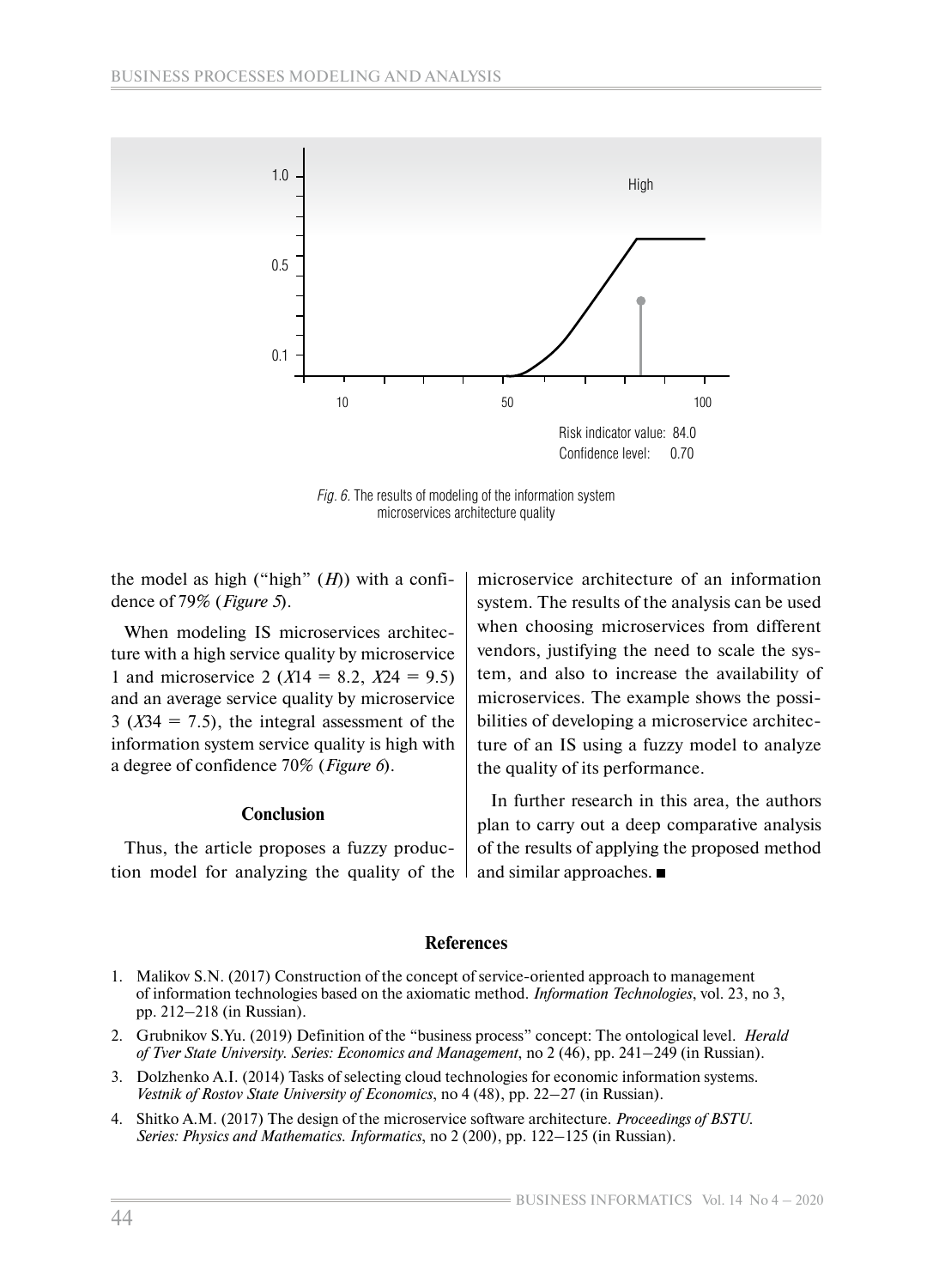- 5. Parfenova M.Ya. (2016) Structural synthesis of service-oriented IT architecture profile. *Educational Resources and Technologies*, no 4 (16), pp. 64–71. DOI: 10.21777/2312-5500-2016-4-64-71 (in Russian).
- 6. Ouzzani M., Bouguettaya A. (2004) Efficient access to web services. *IEEE Internet Computing*, vol. 8, no 2, pp. 34–44. DOI: 10.1109/MIC.2004.1273484.
- 7. Parfenova M.Ya. (2017) Assessment of technological level of formed variants of strategic IT-profile of the organization on the basis of fuzzy model. Proceedings of the *10-th All-Russian Multi-Conference on Management Problems*, pp. 90–92 (in Russian).
- 8. Newman S. (2016) *Building microservices*. Saint-Petersburg: Piter (in Russian).
- 9. Evlanov M.V. (2016) Development of a model and method for choosing a description of rational information system architecture. *Eastern-European Journal of Enterprise Technologies*, vol. 79, no 2, pp. 4–12 (in Russian).
- 10. Zatesa A.V. (2010) Fuzzy cost model in terms of service-oriented architecture approach. *Economics, Statistics and Informatics*, no 6, pp. 162–164 (in Russian).
- 11. Dushkin D.N. (2012) Sensitivity analysis of web services in the problem of choosing the optimal system configuration with a service-oriented architecture. *Control in Large Systems: Collection of Works*, no 40, pp. 164–182 (in Russian).
- 12. Zheng Z., Ma H., Lyu M.R., King I. (2011) QoS-aware web service recommendation by collaborative filtering. *IEEE Transactions on Services Computing*, vol. 4, no 2, pp. 140–152. DOI: 10.1109/TSC.2010.52.
- 13. Zeng L., Benatallah B., Ngu A., Dumas M., Kalagnanam J., Chang H. (2004) QoS-aware middleware for Web services composition. *IEEE Transactions on Software Engineering*, vol. 30, no 5, pp. 311–327. DOI: 10.1109/TSE.2004.11.
- 14. Menasce D. (2002) QoS issues in web services. *IEEE Internet Computing*, vol. 6, no 6, pp. 72–75. DOI: 10.1109/MIC.2002.1067740.
- 15. Piegat A. (2001) *Fuzzy modeling and control*. Heidelberg: Physica-Verlag.
- 16. Rosario S., Benveniste A., Haar S., Jard C. (2008) Probabilistic QoS and soft contracts for transaction-based web services orchestrations. *IEEE Transactions on Services Computing*, vol. 1, no 4, pp. 187–200. DOI: 10.1109/TSC.2008.17.
- 17. Hwang S., Wang H., Tang J., Srivastava J. (2007) A probabilistic approach to modeling and estimating the QoS of web-services-based workflows. *Information Sciences*, vol. 177, no 23, pp. 5484–5503. DOI: 10.1016/j.ins.2007.07.011.
- 18. Zheng H., Zhao W., Yang J., Bouguettaya A. (2013) QoS analysis for web service compositions with complex structures. *IEEE Transactions on Services Computing*, vol. 6, no 3, pp. 373–386. DOI: 10.1109/TSC.2012.7.
- 19. Klein A., Ishikawa F., Honiden S. (2014) SanGA: A self-adaptive network-aware approach to service composition. *IEEE Transactions on Services Computing*, vol. 7, no 3, pp. 452–464. DOI: 10.1109/TSC.2013.2.
- 20. Khubaev G.N. (2011) Obtaining a group expert evaluation of indicators: step-by-step procedure and software. *Software and Systems*, no 2, pp. 13–16 (in Russian).
- 21. Sergeeva Yu.V. (2016) Mathematical methods of group expert estimates. *Vestnik of Nizhny Novgorod Institute of Management*, no 1 (38), pp. 33–40 (in Russian).
- 22. Sorokin A.A. (2019) Development of rules base for a fuzzy inference system in the conditions of unharmonious expert's opinion. *Control in Large Systems: Collection of Works*, no 81, pp. 26–49 (in Russian). DOI: doi.org/10.25728/ubs.2019.81.2.
- 23. Dolzhenko A.I., Glushenko S.A., Kalugyan K.Kh., Lozina E.N., Cherednichenko A.S. (2010) *Production fuzzy network modeling system (PRONES)*. Certificate of state registration of a computer program, no 2010612952, 25 May 2010 (in Russian).
- 24. Glushenko S.A., Dolzhenko A.I. (2015) Fuzzy modeling of risks in investment and construction projects. *Business Informatics*, no 2 (32), pp. 17–27 (in Russian).